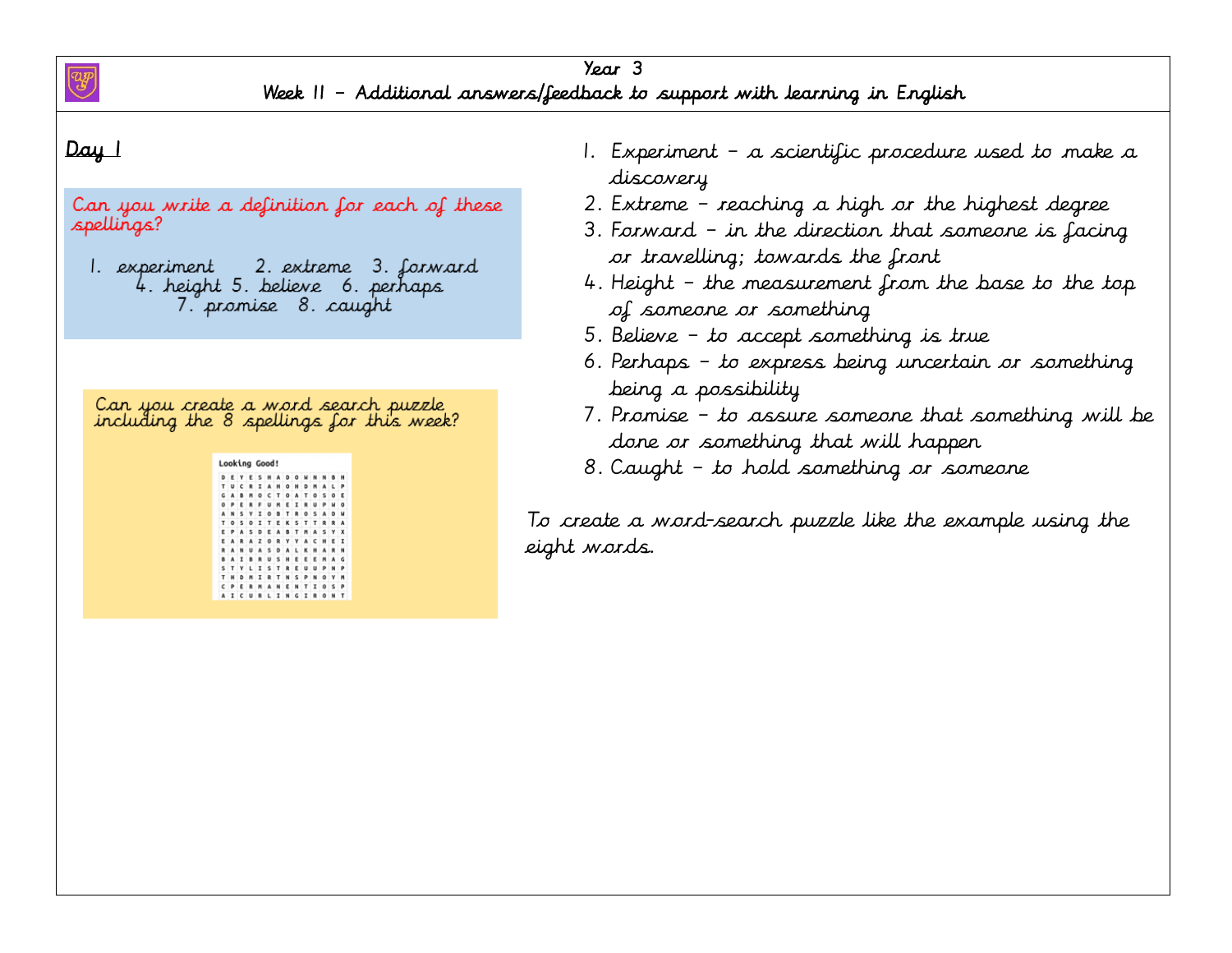Read the text and answer the questions carefully. Remember to use the text!

- 1. Is the story set in the city or the countryside? (Draw the setting) countryside (with their drawing of the countryside)
- 2. How do we know that Pippin is scared and upset?  $-$  she begins to cry
- 3. Do you think the grass Pippin wants to hide in is short or long? Why? – long so that she won't be seen.
- 4. Did Pippin and Blackberry have breakfast earlier that day? What did they have? – yes they had dandelions
- 5. Do you think 'the beast' has eaten or is it still hungry?  $-$  still hungry, it is chasing them because it is still hungry.
- 6. What sound do Pippin and Blackberry make as they jump down the hole? – 'whooooosh!'
- 7. How could this story have ended? the beast could have caught them.
- 8. Do you think Pippin and Blackberry learnt a lesson from their adventure? What do you think this lesson was – yes, that they should listen to their elders.
- 9. Do you think Pippin and Blackberry will listen to Burdock in the future?  $-$  yes
- 10. As human beings could we learn the same lesson?  $-$  yes

#### Oak Academy

#### Fact Retrieval – Letter Writing Lesson 1

- 1. How would you summarise the main idea of the letter? A
- 2. What would be another suitable summary for the letter? B
- 3. Look at the whole letter and number these events in order.  $A = 2 B = \square C = 4 D = 3$
- 4. How can the paragraph above be summarized? Blue crayon has a number of important questions; he has enjoyed being used. He is now short and stubby and doesn't want to be as worn down as the other crayons.

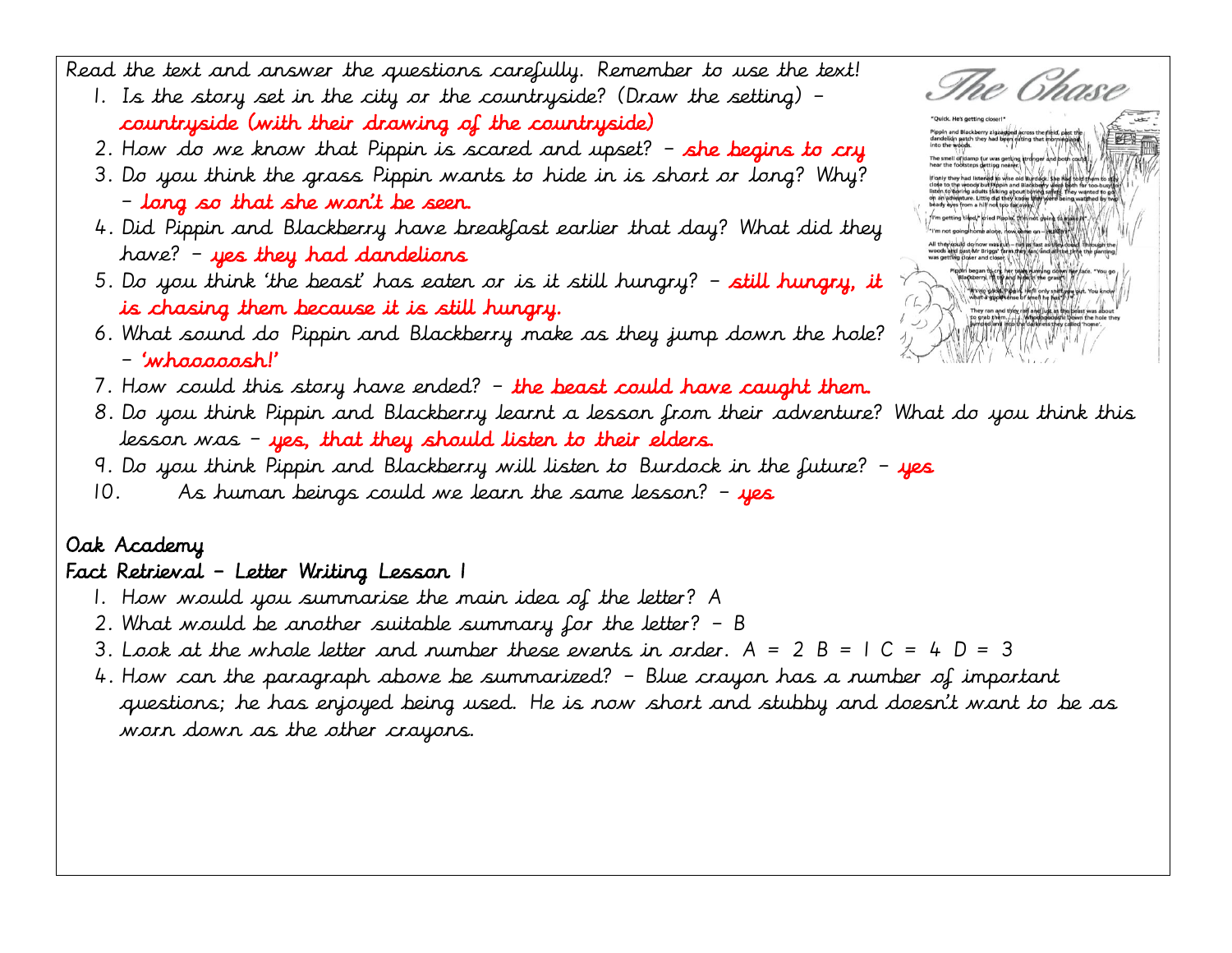Can you write a sentence for each of these spellings? Ensure each sentence includes the one of the spellings and the spellings are spelt CORRECTLY.

1. experiment 2. extreme 3. forward 4. height 5. believe 6. perhaps 7. promise 8. caught

Can you sort the spelling for this<br>week into word classes?

| Adjective | Adverb | Naur | Verh. |
|-----------|--------|------|-------|
|           |        |      |       |

A series of sentences including one of the spellings in each. These must include

- Capital letters
	- Fullstops
	- Conjunctions
- Expanded noun phrases (where appropriate) The spellings must be spelt CORRECTLY.

- 1. Experiment noun
- 2. Extreme adjective
- 3. Forward adverb
- 4. Height noun
- 5. Believe verb
- 6. Perhaps adverb
- 7. Promise verb and noun
- 8. Caught verb

## Oak Academy

# Word Meaning– Letter Writing Lesson 2

- 1. Tick the word that is a synonym for worried anxious
- 2. What does the word resign mean? To quit your job
- 3. Draw a line to match each word to its correct definition. issue a problem, workload the amount of work to be completed, dedicated – devoted to a task
- 4. Which word could the writer have used to replace congratulate? praise
- 5. In the final sentence, which word tells you that the Green Crayon wants the argument between the orange and yellow crayon resolved? – settle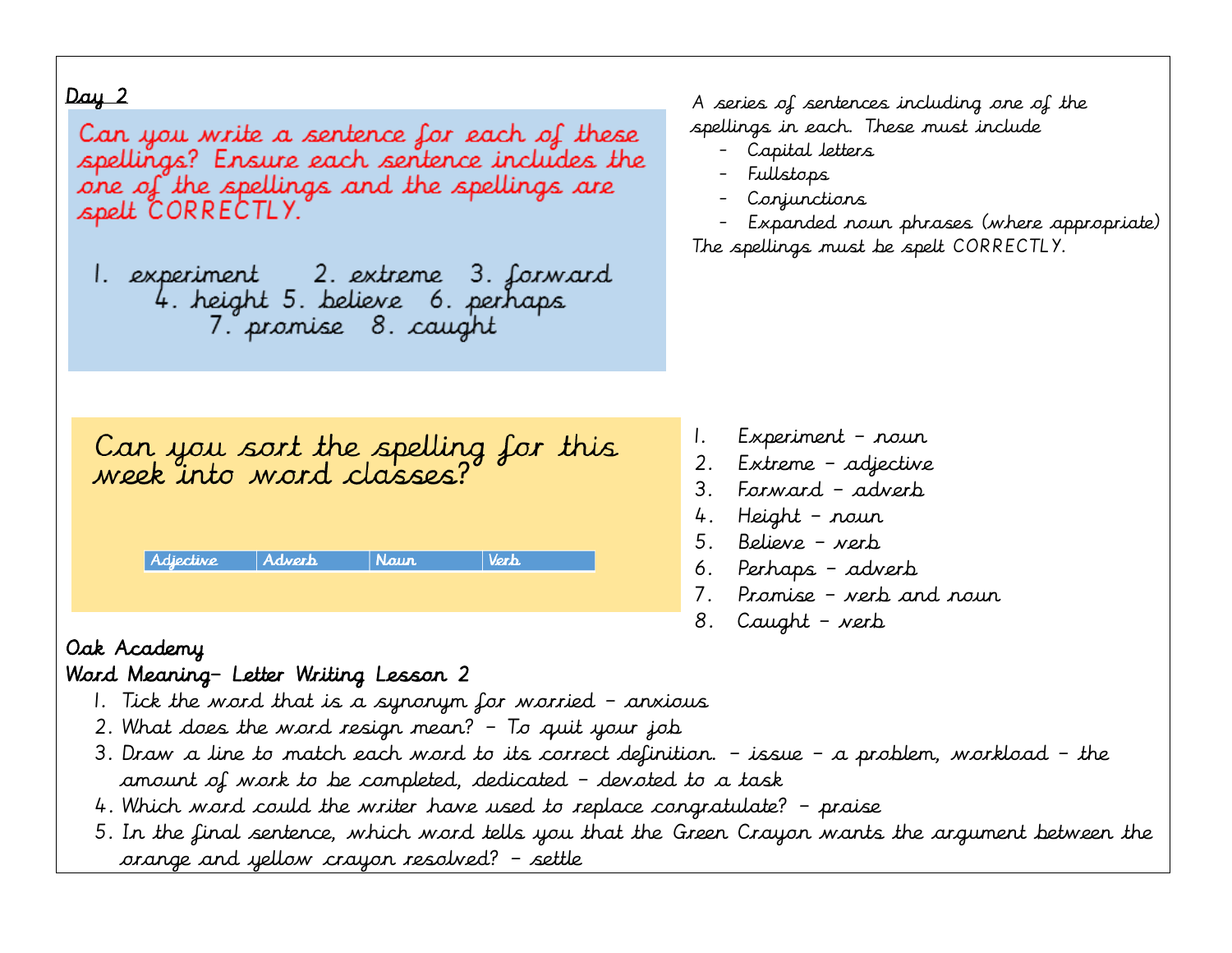.

These words are all spelt incorrectly can you spot the mistakes and correct them? 1. xperiment \_ 2. extreem 3. forwad 4. hiyt 5. belieer 6. purhaps 7. promis 8. cort Complete these sentences using words from your spellings of the week. 1. In science today we are doing an \_\_\_\_\_. 2. The weather has forecast \_\_\_\_ weather conditions for the weekend.  $3. \,$  Move \_\_\_\_\_\_\_ so I can see the television too. 4. I am taller than you. What is your  $\frac{1}{2}$ ? 5. You have to  $\_\_$  in yourself. 6. \_\_\_\_\_ we could go to the park tomorrow instead. 7. I won't forget our meeting tomorrow, I \_\_\_\_\_.

8. He was \_\_\_\_\_\_\_ taking sweets from the jar in the kitcher.

- 1. Experiment
- 2. Extreme
- 3. Forward
- 4. Height
- 5. Believe
- 6. Perhaps
- 7. Promise
- 8. Caught
- 1. Experiment
- 2. Extreme
- 3. Forward
- 4. Height
- 5. Believe
- 6. Perhaps
- 7. Promise
- 8. Caught

## Oak Academy

## Identify Features – Letter Writing Lesson 3

- 1. 'Dear Duncan' is an example of which feature of the structure of a letter? Letter opening
- 2. 'Trusty, loyal friend' is an example of which feature of a letter? expanded noun phrase
- 3. What punctuation mark has been used at the end of the final sentence in the text above? exclamation phrase
- 4. Which feature of a letter does the following sentence contain? 'When I first started to colour for you, I loved helping you with your pictures of fire engines, apples and strawberries.' – subordinate clause
- 5. Find and copy a question sentence from the text above. Do you really think that's fair?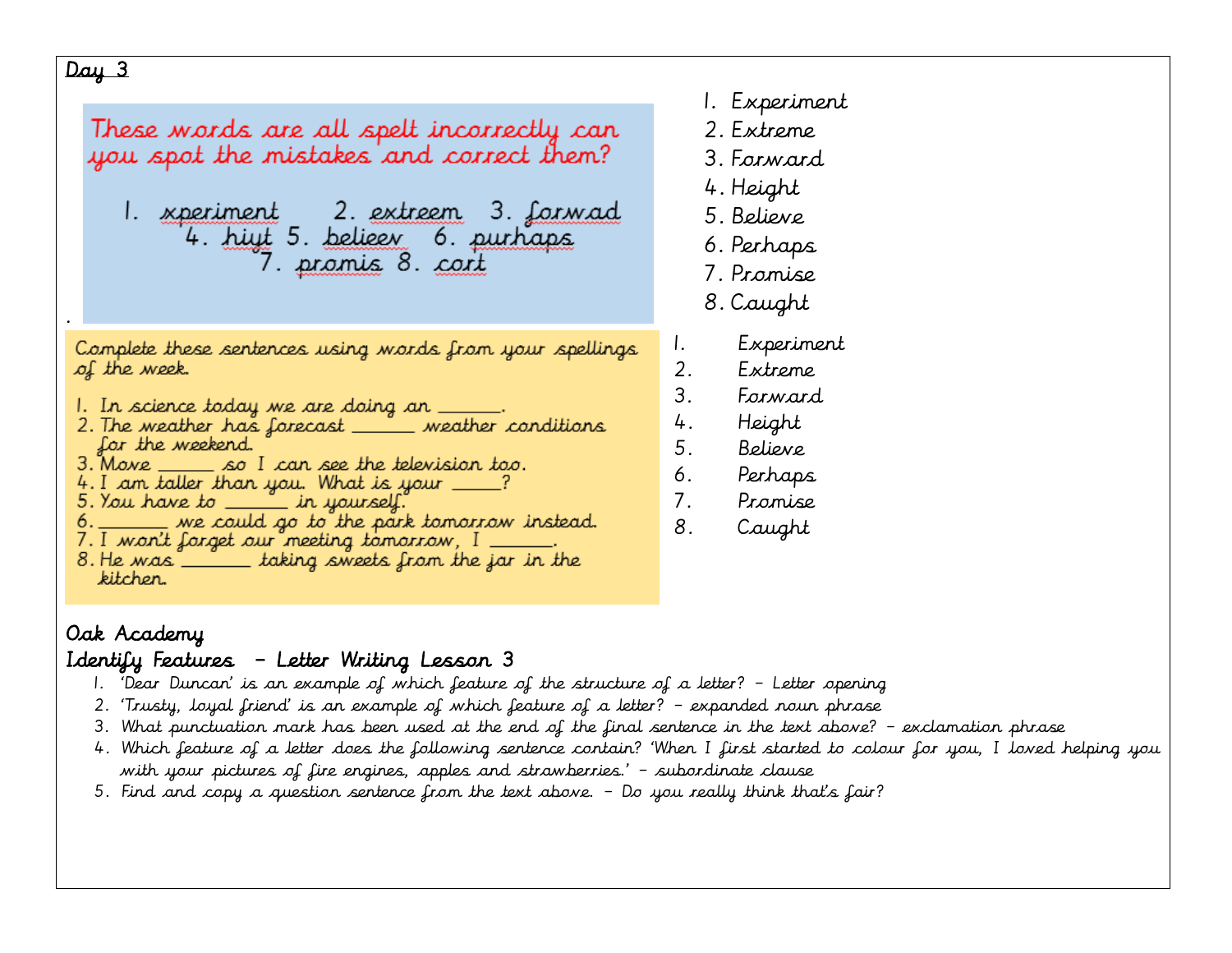Can write these spellings in different ways? Rainbow writing, bubble writing, crayons, felt tips, paints, BE CREATIVE!

1. experiment - 2. extreme - 3. forward 4. height 5. believe 6. perhaps 7. promise 8. caught

The 8 spellings of the week written in as many different ways as they can think of, this can be done in their book or on paper, even on chalk in the garden!

Can you try and come up with a song to remember these spellings? Or a fun way of remembering them for your mini spelling test?

This can be as fun and creative as they want to make it; they can write and record this in their books also!

Maybe write a rap, song, perform a<br>dance, act the words out?

Get creative!

## Oak Academy

## SPaG Focus – Letter Writing Lesson 4

- 1. Underline the subordinate clause in the sentences below. 'before I decide to leave your crayon box once and for all', 'whilst others feel frustrated and dejected', 'Because of this'
- 2. Match the main clause and the subordinate clause. it was good to be busy and when I first started to colour for you, we need to talk and because I have some concerns, please settle the argument between yellow and orange and before it gets out of hand, the crayons previously lived in harmony and although now they argue a lot.
- 3. Tick the sentence with the correct use of a subordinate clause C
- 4. Extend the sentence by adding a subordinate clause to the beginning children to write their own.